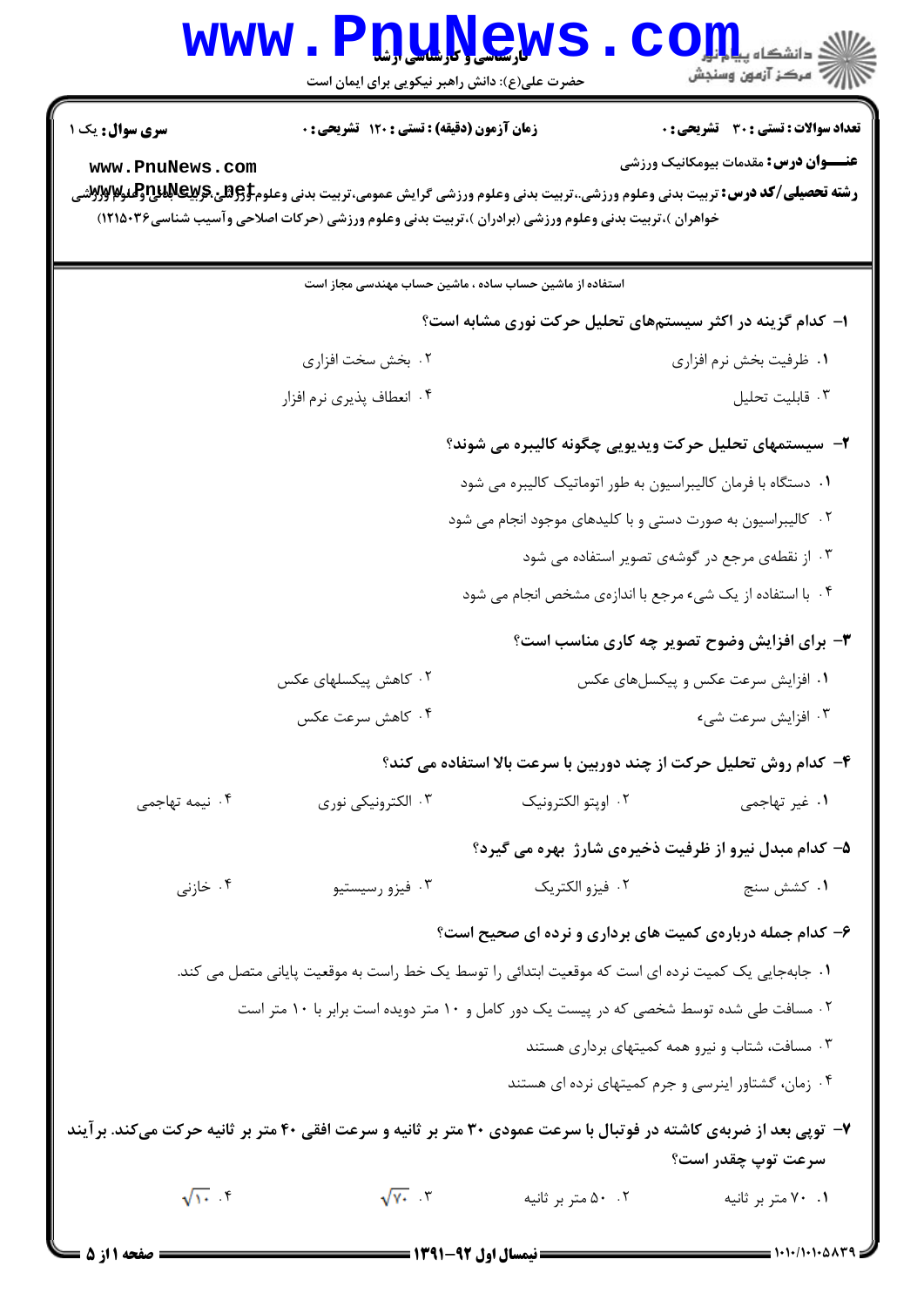|                                                                                                                                                                                       | www.Pnunews<br>حضرت علی(ع): دانش راهبر نیکویی برای ایمان است                                                                                                                                                                                                                                    |                                                           | اللاءِ دانشڪاه پي <mark>ا بار</mark><br>   الله عرڪز آزمون وسنڊش                     |  |
|---------------------------------------------------------------------------------------------------------------------------------------------------------------------------------------|-------------------------------------------------------------------------------------------------------------------------------------------------------------------------------------------------------------------------------------------------------------------------------------------------|-----------------------------------------------------------|--------------------------------------------------------------------------------------|--|
| <b>سری سوال : ۱ یک</b><br>www.PnuNews.com                                                                                                                                             | زمان آزمون (دقیقه) : تستی : ۱۲۰ تشریحی : ۰<br><b>رشته تحصیلی/کد درس:</b> تربیت بدنی وعلوم ورزشی.،تربیت بدنی وعلوم ورزشی گرایش عمومی،تربیت بدنی وعلوم <b>‡\$BپیچلالتيPپلولولاW</b> ترشی<br>(خواهران )،تربیت بدنی وعلوم ورزشی (برادران )،تربیت بدنی وعلوم ورزشی (حرکات اصلاحی وآسیب شناسی۲۱۵۰۳۶ ( |                                                           | تعداد سوالات : تستي : 30 - تشريحي : 0<br><b>عنـــوان درس:</b> مقدمات بیومکانیک ورزشی |  |
|                                                                                                                                                                                       | ۸- اگر توپی با سرعت ۱۰ متر بر ثانیه و با زاویهی ۳۰ درجه نسبت به افق پرتاب شود، سرعت عمودی آن چقدر است؟                                                                                                                                                                                          |                                                           |                                                                                      |  |
| $\gamma N$ . $\mathfrak k$                                                                                                                                                            | $9/7N$ .                                                                                                                                                                                                                                                                                        | $\Delta N$ . $\tau$                                       | $f/\lambda fN$ .                                                                     |  |
|                                                                                                                                                                                       |                                                                                                                                                                                                                                                                                                 | ۹- کدام جمله دربارهی کار انجام شده توسط نیروی F صحیح است؟ |                                                                                      |  |
|                                                                                                                                                                                       |                                                                                                                                                                                                                                                                                                 | ۰۱ کار انجام شده حاصلضرب خارجی نیرو در جابهجایی است       |                                                                                      |  |
|                                                                                                                                                                                       | ۰۲ هنگامی که زاویهی بین نیرو و جابهجایی کمترین مقدار باشد، کار انجام شده توسط نیرو بیشترین مقدار است                                                                                                                                                                                            |                                                           |                                                                                      |  |
|                                                                                                                                                                                       |                                                                                                                                                                                                                                                                                                 | ۰۳ کار انجام شده حاصلضرب یک بردار در یک نرده ای است       |                                                                                      |  |
|                                                                                                                                                                                       |                                                                                                                                                                                                                                                                                                 | ۰۴ کار انجام شده حاصلضرب برداری نیرو در جابهجایی است      |                                                                                      |  |
|                                                                                                                                                                                       | +1−  یک پاروزن نیروی F = ۱۵۰i –٤٥j +۰k را به پاروها اعمال می کند. جابه جایی پارو بوسیلهی،۱۵k− ۰٫۷٥j + ۰٫۱۵k−۰٫                                                                                                                                                                                  | بیان می شود. کار انجام شده چقدر است؟                      |                                                                                      |  |
| $110/1$ .                                                                                                                                                                             | $\lambda$ $\beta$ / $\gamma$ $\Delta$ $J$ $\cdot$ $\zeta$                                                                                                                                                                                                                                       | $\Delta \Delta / \Delta J$ $\gamma$                       |                                                                                      |  |
|                                                                                                                                                                                       | 1۱– در اندازهگیری سرعت اشیاء جهت نشان دادن قانون اول نیوتن، کدام فاکتور عامل محدود کننده است؟                                                                                                                                                                                                   |                                                           |                                                                                      |  |
| $\cdot$ ; ما $\cdot$                                                                                                                                                                  | ۰۳ اصطکاک                                                                                                                                                                                                                                                                                       | ۰۲ سرعت                                                   | ٠١ شتاب                                                                              |  |
| ۱۲- اگر قایقی با سرعت اولیهی ۴ متر بر ثانیه در حرکت باشد و ناگهان حرکت خود را با شتاب ۵ متر بر مجذور ثانیه افزایش<br>دهد، بعد از چند ثانیه سرعت قایق به ۴۱،۵ متر بر ثانیه خواهد رسید؟ |                                                                                                                                                                                                                                                                                                 |                                                           |                                                                                      |  |
| 9/5.5                                                                                                                                                                                 | $Y/\Delta S$ . $\tilde{Y}$                                                                                                                                                                                                                                                                      | $\lambda/\Delta S$ .                                      | 9/15.1                                                                               |  |
|                                                                                                                                                                                       | ۱۳- نیزه ای با زاویهی ۴۵ درجه نسبت به سطح افق پرتاب می شود. اگر سرعت نیزه ۲۰ متر بر ثانیه باشد؛ بعد از چه زمانی                                                                                                                                                                                 |                                                           |                                                                                      |  |
|                                                                                                                                                                                       |                                                                                                                                                                                                                                                                                                 |                                                           | سرعت عمودی نیزه صفر می شود؟                                                          |  |
| $1/5$ . $f$                                                                                                                                                                           | $1/FS$ .                                                                                                                                                                                                                                                                                        | $1/\lambda S$ . $\zeta$                                   | $Y/1S$ .                                                                             |  |
|                                                                                                                                                                                       | ۱۴- درکدام وضعیت می توان تنها با محاسبهی زمان حرکت رو به بالای پرتابه زمان پرواز پرتابه را محاسبه کرد؟                                                                                                                                                                                          |                                                           |                                                                                      |  |
|                                                                                                                                                                                       | ۰۲ پرتاب وزنه                                                                                                                                                                                                                                                                                   |                                                           | ۰۱ پرش با نیزه                                                                       |  |
|                                                                                                                                                                                       | ۰۴ ضربهی کاشته در فوتبال                                                                                                                                                                                                                                                                        |                                                           | ۰۳ شیرجه                                                                             |  |
|                                                                                                                                                                                       |                                                                                                                                                                                                                                                                                                 |                                                           |                                                                                      |  |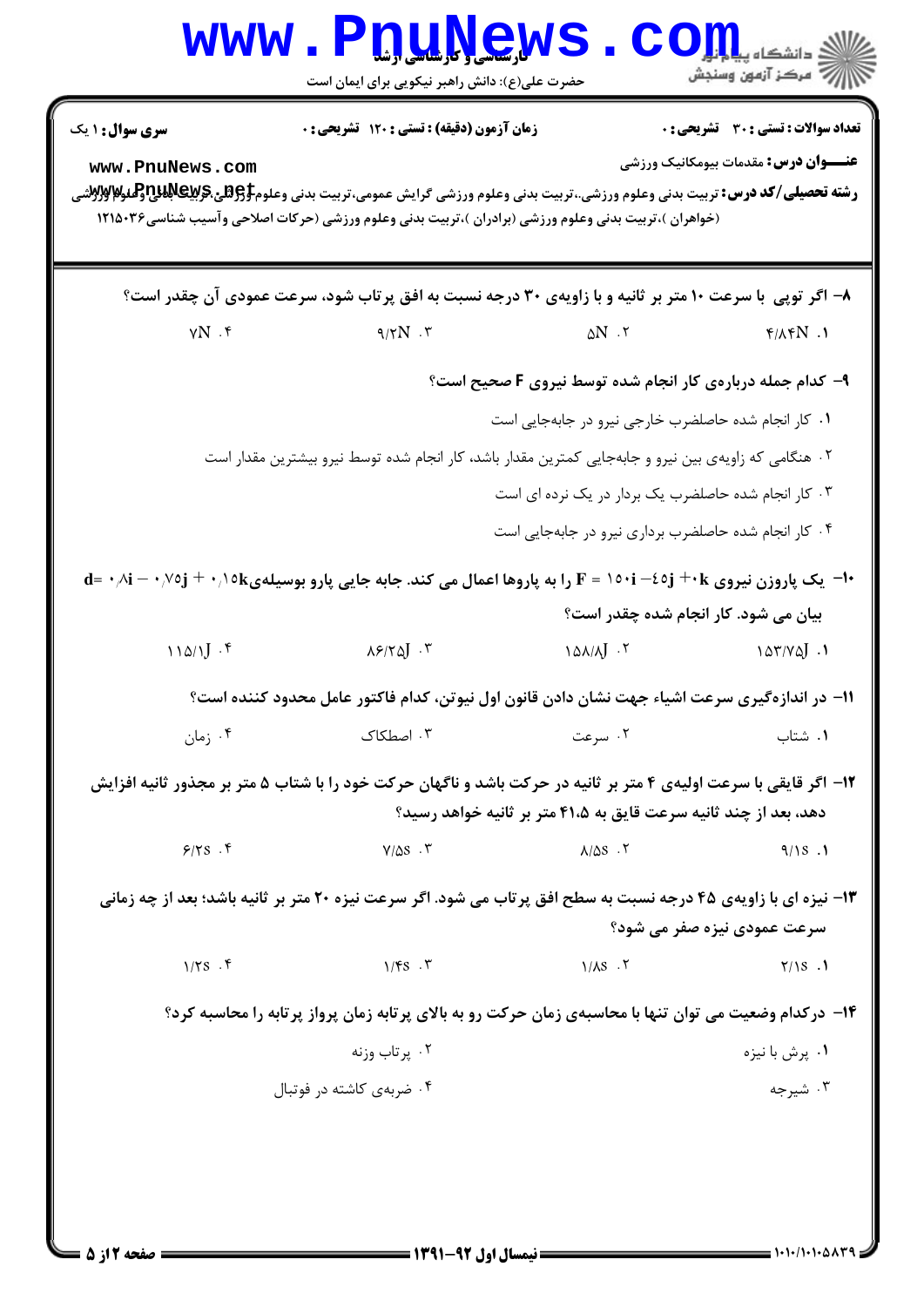## WWW. Pnu News. Com حضرت علی(ع): دانش راهبر نیکویی برای ایمان است  $7.7678$  $\ddot{a}$   $\dddot{b}$   $\dddot{c}$   $\dddot{c}$   $\dddot{c}$   $\dddot{c}$   $\dddot{c}$   $\dddot{c}$   $\dddot{c}$   $\dddot{c}$   $\dddot{c}$

| <b>سری سوال :</b> ۱ یک                                | <b>زمان آزمون (دقیقه) : تستی : 120   تسریحی : 0</b>                                                                                                                           |                       | <b>نعداد سوالات : تستی : 30 - تسریحی : 0</b>       |
|-------------------------------------------------------|-------------------------------------------------------------------------------------------------------------------------------------------------------------------------------|-----------------------|----------------------------------------------------|
| www.PnuNews.com                                       |                                                                                                                                                                               |                       | <b>عنـــوان درس:</b> مقدمات بیومکانیک ورزشی        |
|                                                       | <b>رشته تحصیلی/کد درس:</b> تربیت بدنی وعلوم ورزشی.،تربیت بدنی وعلوم ورزشی گرایش عمومی،تربیت بدنی وعلوم <b>کاباتاتی استان استان تابلاتاتی استان می توانیق ان تابلاتی استان</b> |                       |                                                    |
|                                                       | (خواهران )،تربیت بدنی وعلوم ورزشی (برادران )،تربیت بدنی وعلوم ورزشی (حرکات اصلاحی وآسیب شناسی۱۲۱۵۰۳۶                                                                          |                       |                                                    |
|                                                       |                                                                                                                                                                               |                       |                                                    |
|                                                       |                                                                                                                                                                               |                       | 1۵– پرتابه چیست؟                                   |
|                                                       |                                                                                                                                                                               |                       |                                                    |
|                                                       |                                                                                                                                                                               |                       | ۰۱ شیئی که دارای سرعت یکنواخت است                  |
|                                                       |                                                                                                                                                                               |                       | ۰۲ شیئی که دارای شتاب یکنواخت است                  |
|                                                       |                                                                                                                                                                               |                       | ۰۳ شیئی که دارای سرعت و شتاب یکنواخت است           |
|                                                       |                                                                                                                                                                               |                       | ۰۴ شیئی که سرعت افقی آن بیشتر از سرعت عمودی آن است |
|                                                       | ۱۶- در کدام نوع یا انواع تعادل آشفتگی کوچک در جسم موجب تولید نیروی بازگرداننده می شود؟                                                                                        |                       |                                                    |
| ۰۴ خنثي و پايدار                                      | ۰۳ خنثی                                                                                                                                                                       | ۰۲ ناپایدار           | ۰۱ پایدار                                          |
|                                                       | ۱۷- یک قایقران میخواهد پاروئی را که با فاصلهی ۱/۵ متری از دست او و ۳متری از جریان آب بر روی محور چرخش قرار دارد،                                                              |                       |                                                    |
|                                                       | داخل آب نگه دارد؛ اگر جریان آب نیرویی برابر با ۲۰۰ نیوتن را بر پارو اعمال کند، پاروزن باید چه نیرویی را به انتهای پارو                                                        |                       |                                                    |
|                                                       | اعمال کند تا پارو از محوری که بر روی آن قرار گرفته، نچرخد و ثابت بماند؟                                                                                                       |                       |                                                    |
| $\mathcal{S}\cdot\cdot N$ . $\mathcal{S}$             | $\lambda \cdot \cdot N \cdot r$ $\lambda \cdot \cdot N \cdot N$                                                                                                               |                       | $10 \cdot N$ .                                     |
|                                                       | <b>۱۸</b> - جسمی به وزن ۱۸۰Ñ در یک سطح شیب دار با زاویهی ۳۰ درجه نسبت به سطح افق قرار میگیرد. نیروی اصطکاک چقدر                                                               |                       |                                                    |
|                                                       |                                                                                                                                                                               |                       | باشد تا جسم سر نخورد؟                              |
| $158N$ .                                              | $155N$ . $T$                                                                                                                                                                  | $11 \cdot N$ . $\tau$ | $9 \cdot N$ .                                      |
|                                                       | ۱۹- فشار وارده از طرف آب بر روی یک غواص در عمق ۴ متری آب چقدر است؟ چگالی آب برابر با ۱۰۰۰ کیلوگرم بر متر مکعب                                                                 |                       |                                                    |
|                                                       |                                                                                                                                                                               |                       | است.                                               |
|                                                       | ۲. ۶۰۰۰۰ نیوتن بر متر مربع                                                                                                                                                    |                       | ۰۱ ۴۰۰۰۰ نیوتن بر متر مربع                         |
|                                                       | ۴. ۴ اتمسفر                                                                                                                                                                   |                       | ۰۳ اتمسفر                                          |
|                                                       |                                                                                                                                                                               |                       |                                                    |
|                                                       | +۲- اگر فردی پنجه پای خود را بر روی لبه پله ای بگذارد عضلات پشت ساق پای او باید چه مقدار نیرو تولید کنند تا فرد تعادل                                                         |                       |                                                    |
|                                                       | فاصله عمودی محل تماس پنجه تا مچ پا ۲۳cm و مرکز جرم پا تا مفصل مچ پا ۸cm و فاصله عمودی مرکز مفصل مچ پا تا                                                                      |                       | خود را حفظ کند؟                                    |
|                                                       | نیروی عضلات پشت ساق پا ۴cm و جرم فرد ۶۰kg و جرم پا ۱kg است.                                                                                                                   |                       |                                                    |
|                                                       | (فرض کنید فرد بر روی یک پا ایستاده و نیروی عکس لعمل زمین که بر پنجه پا اعمال میشود، ۶۰۰ نیوتن بهصورت عمودی                                                                    |                       |                                                    |
|                                                       |                                                                                                                                                                               |                       | رو به بالا است.)                                   |
| $\mathbf{r}\mathbf{s}\cdots\mathbf{N}$ . $\mathbf{r}$ | $rr\Delta \cdot N$ . $r$                                                                                                                                                      | $Y$ $N$               | $Y \Delta Y \cdot N$ .                             |
|                                                       |                                                                                                                                                                               |                       |                                                    |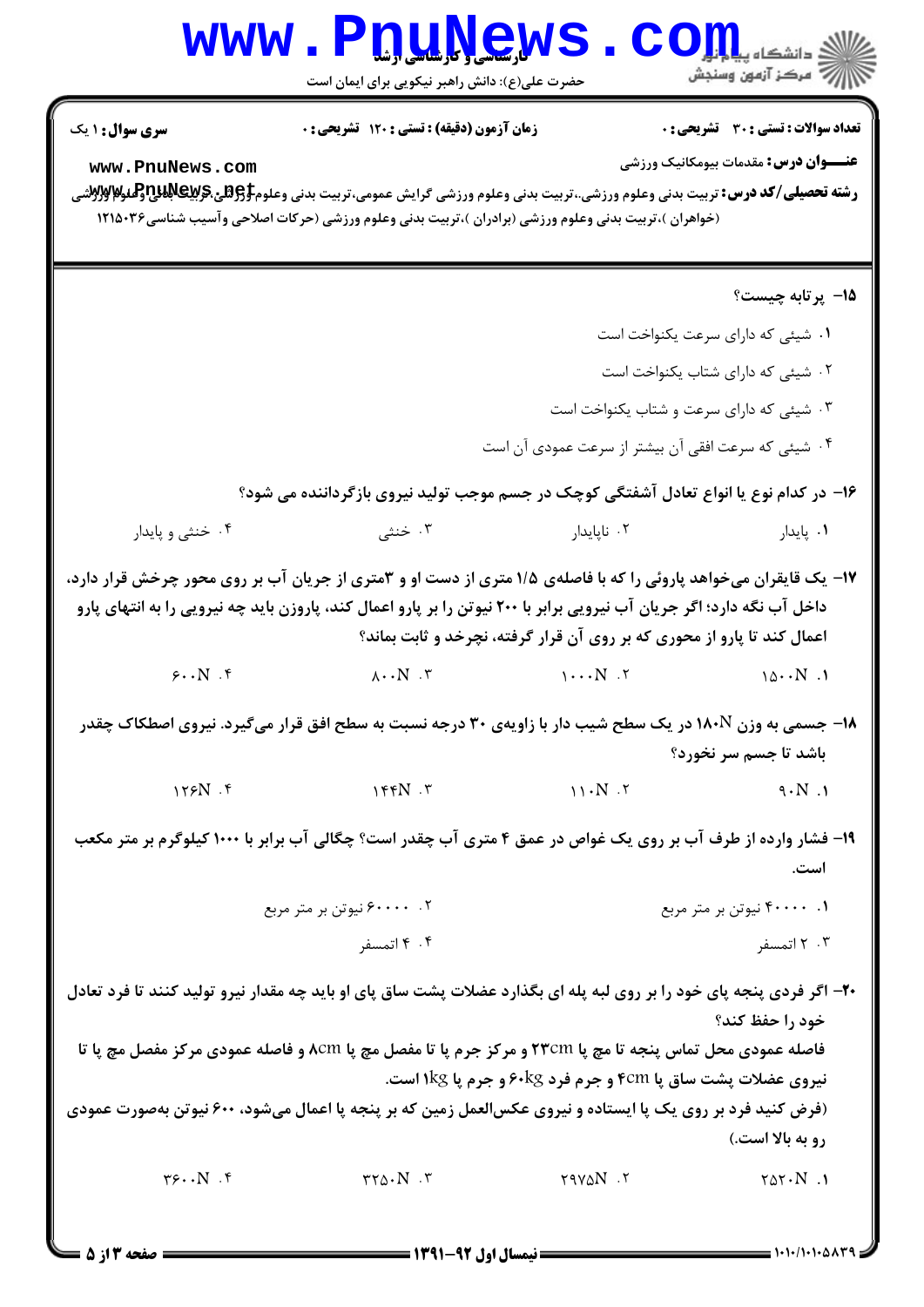|                                                                                                                                                                                                  | <b>www.Pnunews</b><br>حضرت علی(ع): دانش راهبر نیکویی برای ایمان است                                                                                                                                                                                                                                                                                           |                                                       | دانشگاه پ <b>یام</b><br>ے<br>اسکر آزمون وسنجش                                               |  |
|--------------------------------------------------------------------------------------------------------------------------------------------------------------------------------------------------|---------------------------------------------------------------------------------------------------------------------------------------------------------------------------------------------------------------------------------------------------------------------------------------------------------------------------------------------------------------|-------------------------------------------------------|---------------------------------------------------------------------------------------------|--|
| <b>سری سوال : ۱ یک</b><br>www.PnuNews.com                                                                                                                                                        | زمان آزمون (دقیقه) : تستی : ۱۲۰ تشریحی : ۰<br><b>رشته تحصیلی/کد درس:</b> تربیت بدنی وعلوم ورزشی.،تربیت بدنی وعلوم ورزشی گرایش عمومی،تربیت بدنی وعلوم <b>‡وگللیچالالاتی تولیلاتی تولیل تولی</b> لاتی تولید تولید تولید تولید تولید تولید تولید تولید ت<br>(خواهران )،تربیت بدنی وعلوم ورزشی (برادران )،تربیت بدنی وعلوم ورزشی (حرکات اصلاحی وآسیب شناسی۱۲۱۵۰۳۶ |                                                       | <b>تعداد سوالات : تستی : 30 ٪ تشریحی : 0</b><br><b>عنـــوان درس:</b> مقدمات بیومکانیک ورزشی |  |
|                                                                                                                                                                                                  |                                                                                                                                                                                                                                                                                                                                                               |                                                       | <b>۲۱</b> - اندازه گیری کدام کمیت، اندازه گیری مستقیم اینرسی یک جسم است؟                    |  |
| ۰۴ وزن                                                                                                                                                                                           | ۰۳ انرژی پتانسیل                                                                                                                                                                                                                                                                                                                                              | ۰۲ نیرو                                               | ۰۱ جرم                                                                                      |  |
|                                                                                                                                                                                                  |                                                                                                                                                                                                                                                                                                                                                               |                                                       | ٢٢- كمترين ضريب اصطكاك مربوط به كدام ضريب يا ضرايب اصطكاك است؟                              |  |
| ۰۴ غلتشي و لغزشي                                                                                                                                                                                 | ۰۳ غلتشي                                                                                                                                                                                                                                                                                                                                                      | ۰۲ ایستا                                              | ۰۱ لغزشی                                                                                    |  |
|                                                                                                                                                                                                  |                                                                                                                                                                                                                                                                                                                                                               |                                                       | <b>۲۳</b> - بزرگی اندازه حرکت جسم بیشتر است یا بزرگی سرعت جسم ؟                             |  |
|                                                                                                                                                                                                  |                                                                                                                                                                                                                                                                                                                                                               | ١. بزرگی اندازه حرکت جسم بزرگتر از بزرگی سرعت جسم است |                                                                                             |  |
|                                                                                                                                                                                                  |                                                                                                                                                                                                                                                                                                                                                               | ۰۲ بزرگی اندازه حرکت جسم برابر بزرگی سرعت جسم است     |                                                                                             |  |
|                                                                                                                                                                                                  |                                                                                                                                                                                                                                                                                                                                                               | ۰۳ بزرگی اندازه حرکت جسم کمتر از بزرگی سرعت جسم است   |                                                                                             |  |
|                                                                                                                                                                                                  |                                                                                                                                                                                                                                                                                                                                                               |                                                       | ۰۴ هر سه حالت فوق امکان پذیر است                                                            |  |
|                                                                                                                                                                                                  |                                                                                                                                                                                                                                                                                                                                                               |                                                       | ۲۴- نیروی پسا چه اثری بر حرکت پرتابه دارد؟                                                  |  |
|                                                                                                                                                                                                  | ۰۲ سرعت افقی توپ و اصطکاک را کاهش می دهد                                                                                                                                                                                                                                                                                                                      |                                                       | ۰۱ برد و شتاب عمودی توپ را کاهش می دهد                                                      |  |
| ۰۴ شتاب عمودی و زمان پرواز را کاهش می دهد<br>۰۳ زمان پرواز و برد توپ را کاهش می دهد                                                                                                              |                                                                                                                                                                                                                                                                                                                                                               |                                                       |                                                                                             |  |
|                                                                                                                                                                                                  | ۲۵- نیروی اصطکاک بین جسمی به وزن ۵۰ نیوتن که با سرعت ۶ متر بر ثانیه ًبر روی سطحی صاف حرکت میکند چقدر است؟                                                                                                                                                                                                                                                     | ضریب اصطکاک لغزشی بین جسم و سطح ۰/۵ است.              |                                                                                             |  |
| ۰۴ نیوتن                                                                                                                                                                                         | ۰۳ نیوتن                                                                                                                                                                                                                                                                                                                                                      | ۰۲ - ۹۶- نیوتن                                        | ۰۱ ۱۵۰ نیوتن                                                                                |  |
|                                                                                                                                                                                                  | ۲۶- دونده ای به جرم ۶۵ کیلوگرم که با سرعت ۸ متر بر ثانیه در حال دویدن است. انرژی جنبشی او چقدر است؟                                                                                                                                                                                                                                                           |                                                       |                                                                                             |  |
| ۵۲۰۰ ۰۴ نیوتن                                                                                                                                                                                    | ۴۱۶۰ ۰۳ نیوتن                                                                                                                                                                                                                                                                                                                                                 | ۲۰۸۰ نیوتن                                            | ۰۱ ۵۲۰ نیوتن                                                                                |  |
| ۲۷- فردی به جرم ۵۰ کیلوگرم از سطح شیبداری که با سطح افق زاویه ۳۰ درجه می سازد بالا می رود و بعد از طی مسافت ۹۰<br>متری در امتداد سطح شیبدار متوقف میشود. انرژی پتانسیل فرد در این نقطه چقدر است؟ |                                                                                                                                                                                                                                                                                                                                                               |                                                       |                                                                                             |  |
| ۰۴ ۲۵۰ ژول                                                                                                                                                                                       | ۴۵۰۰ ژول                                                                                                                                                                                                                                                                                                                                                      | ۰۰ ۲۲۵۰۰ ژول                                          | ۰. ۴۵۰۰۰ ژول                                                                                |  |
|                                                                                                                                                                                                  |                                                                                                                                                                                                                                                                                                                                                               |                                                       | <b>۲۸</b> – توان چیست؟                                                                      |  |
|                                                                                                                                                                                                  | ۰۲ سرعت مصرف انرژی                                                                                                                                                                                                                                                                                                                                            |                                                       | ٠١ سرعت توليد انرژي                                                                         |  |
|                                                                                                                                                                                                  | ۰۴ سرعت تولید و مصرف انرژی                                                                                                                                                                                                                                                                                                                                    |                                                       | ۰۳ سرعت انتقال انرژی                                                                        |  |